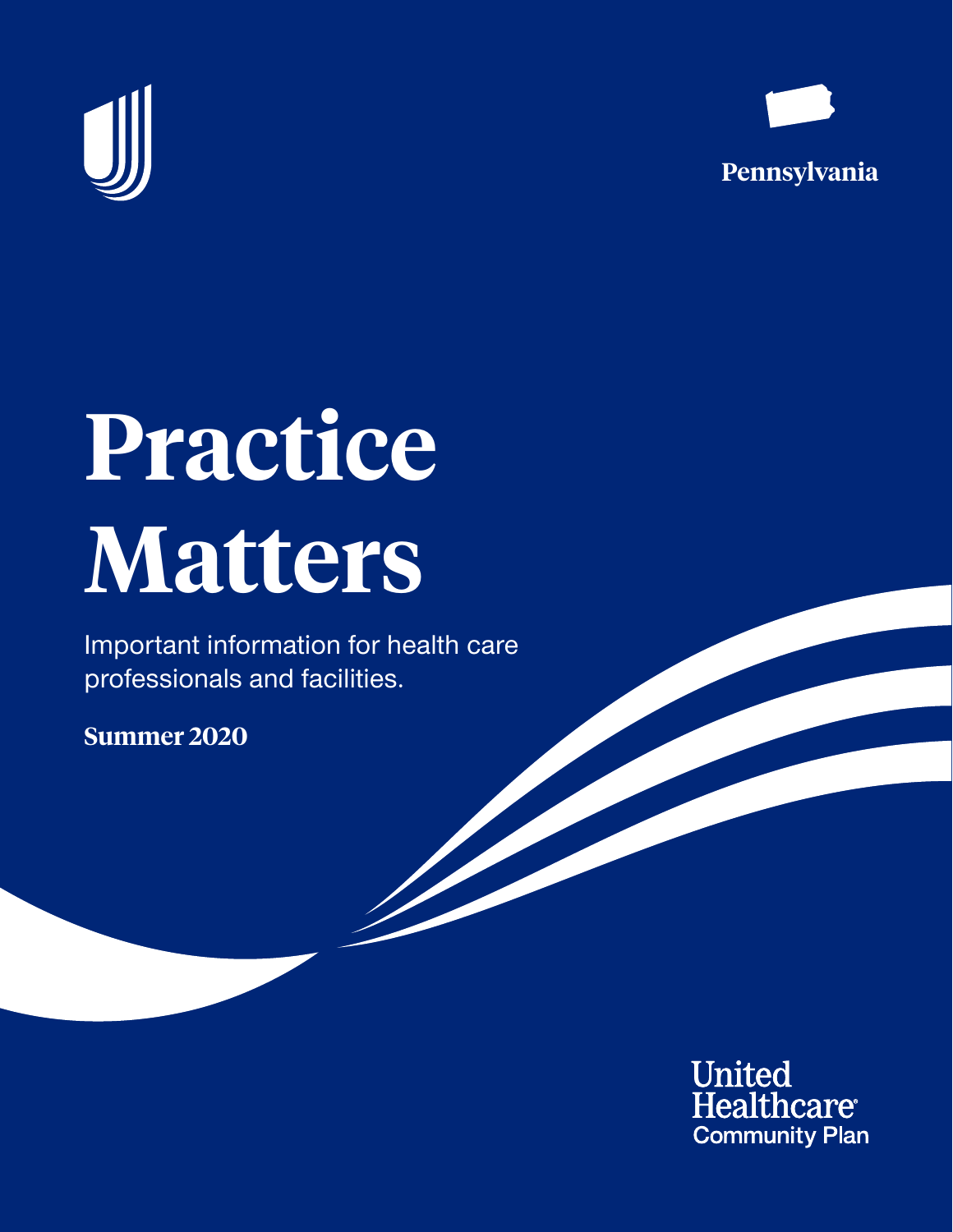

**We understand that it's a confusing time. Right now, you need all the resources and information you can get. We're working to keep you updated so you can focus on keeping Pennsylvania residents healthy and safe.**

#### **First and Foremost, Thank You.**

As the people on the front lines of COVID-19, we appreciate your efforts to fight this virus. To all health care professionals who are caring for sick patients and working around the clock to help find solutions — thank you for all you're doing.

### **Find the Up-To-Date Information You Need**

We'll be regularly updating the COVID-19 website with our actions on updating state-specific guidance at your UnitedHealthcare Community Plan site. We also suggest that you check your state's COVID-19 site for the latest news and regulations.

## **On our sites, you'll find information:**

## **To Help Manage Your Business**

- Acceleration of Claim Payments
- Extension of Timely Filing Limits
- CARES Act Information
- Provisional Credentialing
- Requirements to Practice in a New Location
- Changes to Prior Authorization **Requirements**
- Updates on Delayed Programs and Policies

## **As You Work With Patients**

- Expanded Telehealth Access and Reimbursement
- Telehealth Coding Guide
- Member Cost-Share Waivers
- Assistance with Patient Discharge Planning
- Easier Access to DME and Supplies
- Suspension of HouseCalls and Optum at Home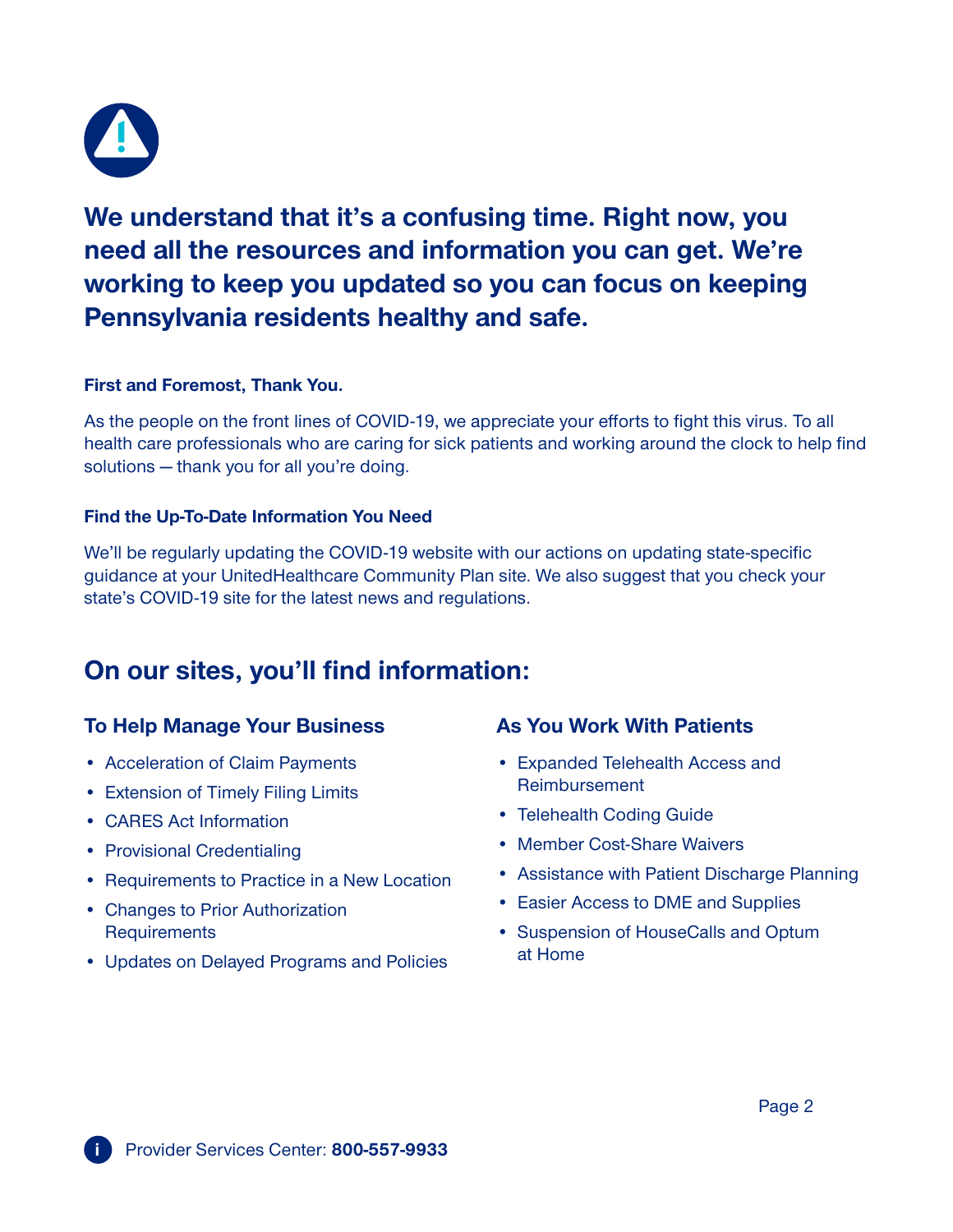# <span id="page-2-0"></span>**In this issue:**

| <b>National Health Center Week 2020</b>                                                                                             | Page 4                 |
|-------------------------------------------------------------------------------------------------------------------------------------|------------------------|
| <b>COVID-19 Resources Reminder</b><br><b>UnitedHealthcare Clinical Programs and Resources</b><br><b>Special Needs Unit Reminder</b> | Page 5<br>Page 5       |
|                                                                                                                                     |                        |
|                                                                                                                                     | <b>Abuse Reporting</b> |

## **Questions?**

For more information, call our Provider Services Center at **877-842-3210**. Visit **[UHCprovider.com](http://UHCprovider.com)**.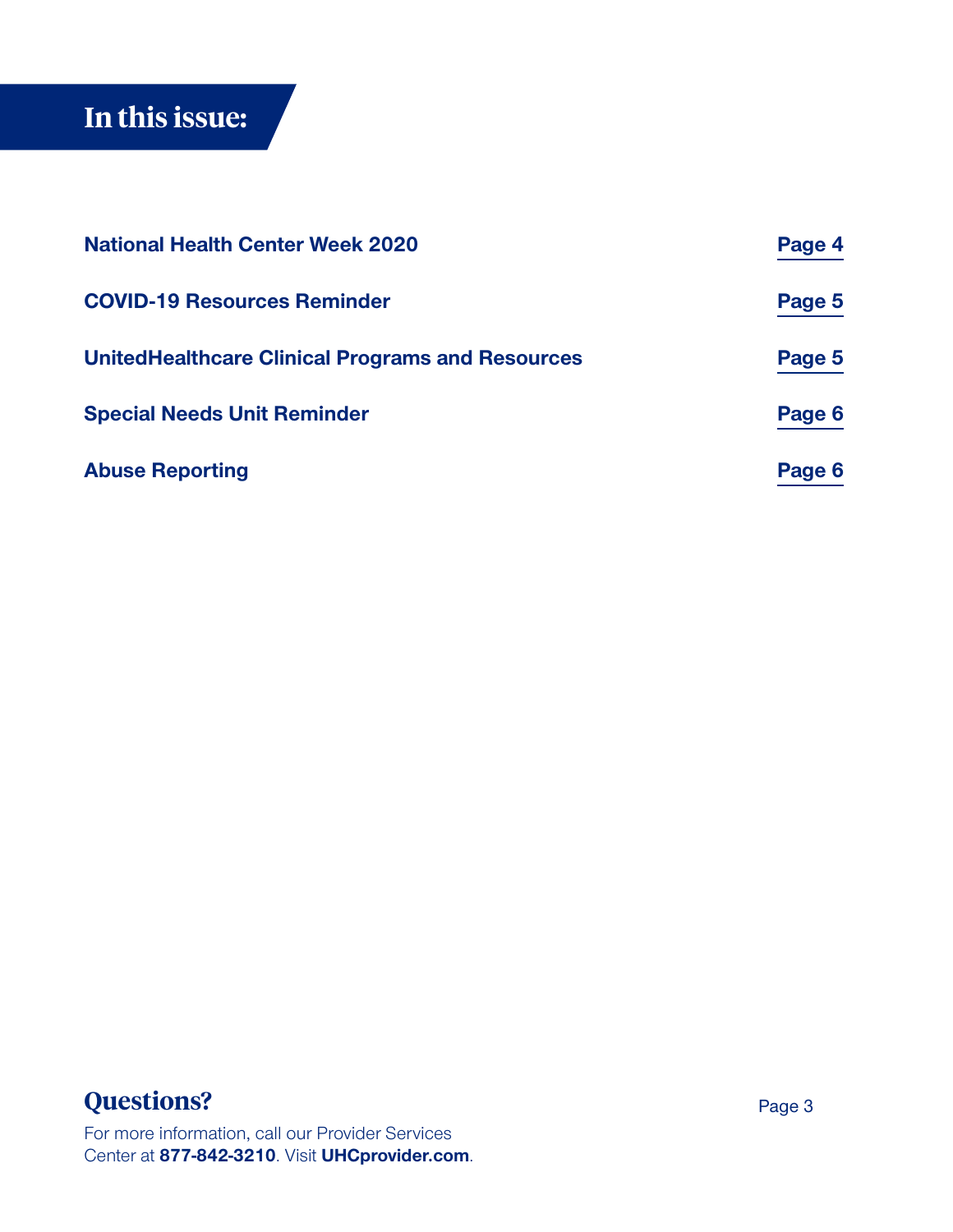# <span id="page-3-0"></span>**Community Health Centers: Lighting the Way for Healthier Communities Today and in the Future — August 9–15, 2020**

One in every 12 people living in America rely on health center services. That's why, this summer, UnitedHealthcare Community Plan will support National Health Center Week by celebrating our Federally Qualified Health Center and Rural Health Center partners.

These relationships are imperative to our mission of helping people live healthier lives, as they provide high-quality, cost-effective, accessible care to those who need it most. To celebrate the work and services health centers provide within their communities, we're supporting several resources and encouraging celebration and appreciation events nationwide.

This year, we're focusing around the theme of *Lighting the Way for Healthier Communities Today and in the Future*. With this theme, we're recognizing the broader communities that are making a difference in people's everyday lives for a brighter future ahead. This includes providers, as well as personnel working in food banks, shelters, housing, employment and transportation services.

To say thank you, several different types of events may take place – either virtually or in person. These celebrations could take shape in many different forms including:

- Community outreach activities
- Open houses
- Free breakfast or lunch deliveries
- Charity events
- Visits from a political representative
- Onsite demonstrations
- Donations
- And more

**i**

Other important insights:

#### **Health centers treated over 29 million people in 2019:**

- 1 in 3 patients are in or near poverty
- 1.41 million of people served are homeless
- More than 385K of people served are veterans
- 1 in 5 patients are uninsured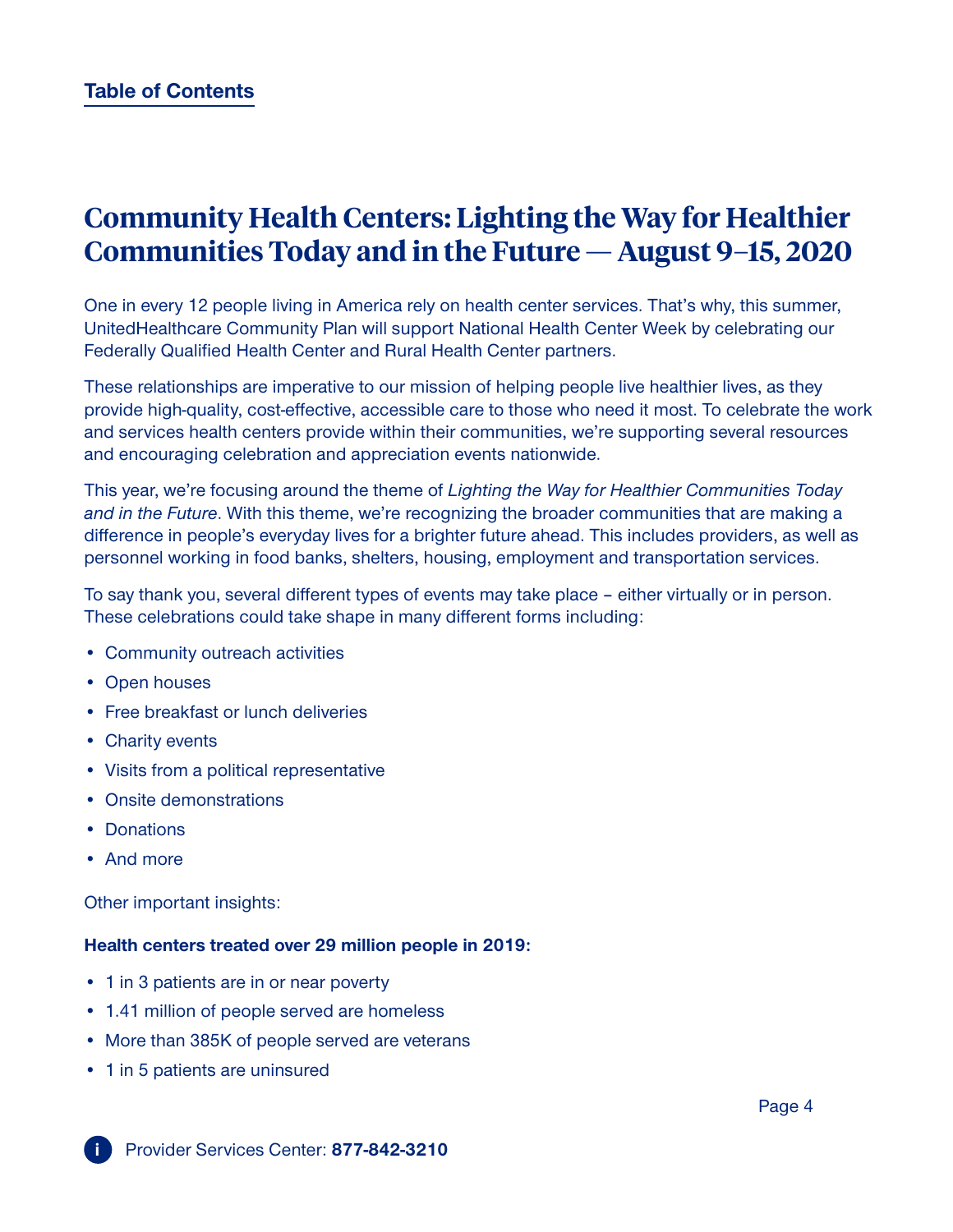## <span id="page-4-0"></span>**[Table of Contents](#page-2-0)**



#### **COVID-19 Resources Reminder**

For the latest on COVID-19, visit the Centers for Disease Control at **[CDC.gov](http://CDC.gov)**. For UnitedHealthcare benefits information and resources related to COVID-19, visit **[UHCprovider.com/covid19](http://UHCprovider.com/covid19)**.

## **UnitedHealthcare Clinical Programs and Resources**

UnitedHealthcare Community Plan has a variety of programs and resources that can assist you in providing members with care that helps them live healthier lives. Here are just a few resource examples:

- **• Diabetes Prevention Program:** Helps members reduce weight and increase physical activity — decreasing their risk for diabetes — through a series of lifestyle meetings with a health coach (Pittsburgh only, more locations to be added later this year)
- **• Healthy First Steps:** Provides support to members as they navigate through their pregnancy and first 60 days postpartum
- **• NurseLine:** Allows members to talk by phone with registered nurses who are trained to provide resources or information
- **• Smoking Cessation:** Gives members up to 70 visits for tobacco cessation counseling per year and coverage for products and medication to help members quit tobacco



To learn more about programs and resources available, go to **[UHCprovider.com/PAcommunityplan](http://UHCprovider.com/PAcommunityplan)** > Bulletins and Newsletters > Guide to UnitedHealthcare Community Plan of Pennsylvania Clinical Programs.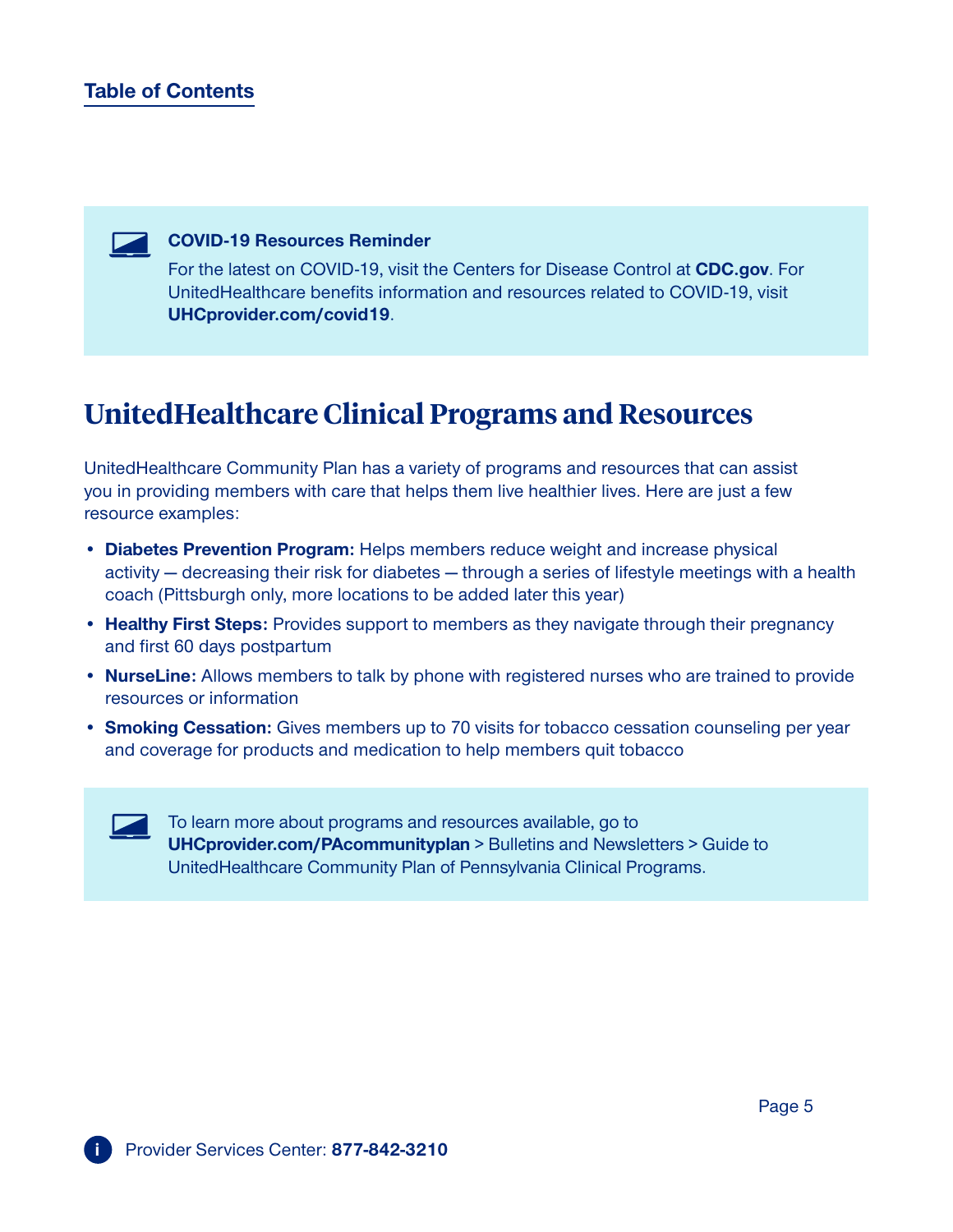# <span id="page-5-0"></span>**Special Needs Unit Reminder**

The UnitedHealthcare Special Needs Unit offers services for members who have unique needs due to ongoing physical, developmental, emotional or behavioral conditions. The unit educates and helps UnitedHealthcare Community Plan members:

- Find a doctor or dentist
- Identify and connect with community and state resources
- Connect with behavioral health providers and case management
- Access the transportation benefit
- Understand and coordinate their other benefits

#### **Learn More**

For more information about the Special Needs Unit, go to **[UHCprovider.com/PAcommunityplan](http://UHCprovider.com/PAcommunityplan)** > Provider Administrative Manual and Guides > Pennsylvania > View the UnitedHealthcare Community Plan of Pennsylvania Care Provider Manual.

**Call the Special Needs Unit at 877-844-8844** to connect a UnitedHealthcare Community Plan member with these services.

# **Abuse Reporting**

You are required by law to report suspected abuse or neglect — for children and adults.

For suspected child abuse or neglect, call ChildLine at **800-932-0313**. You can also report electronically at **[compass.state.pa.us/cwis](http://compass.state.pa.us/cwis)**.

For suspected adult abuse or neglect, visit **[dhs.pa.gov](https://www.dhs.pa.gov/Pages/default.aspx)** > Adult Protective Services.

For suspected abuse or neglect regarding individuals, ages 60 and older, visit **[aging.pa.gov](https://www.aging.pa.gov/)** > Protective Services.

(continued on next page)

Page 6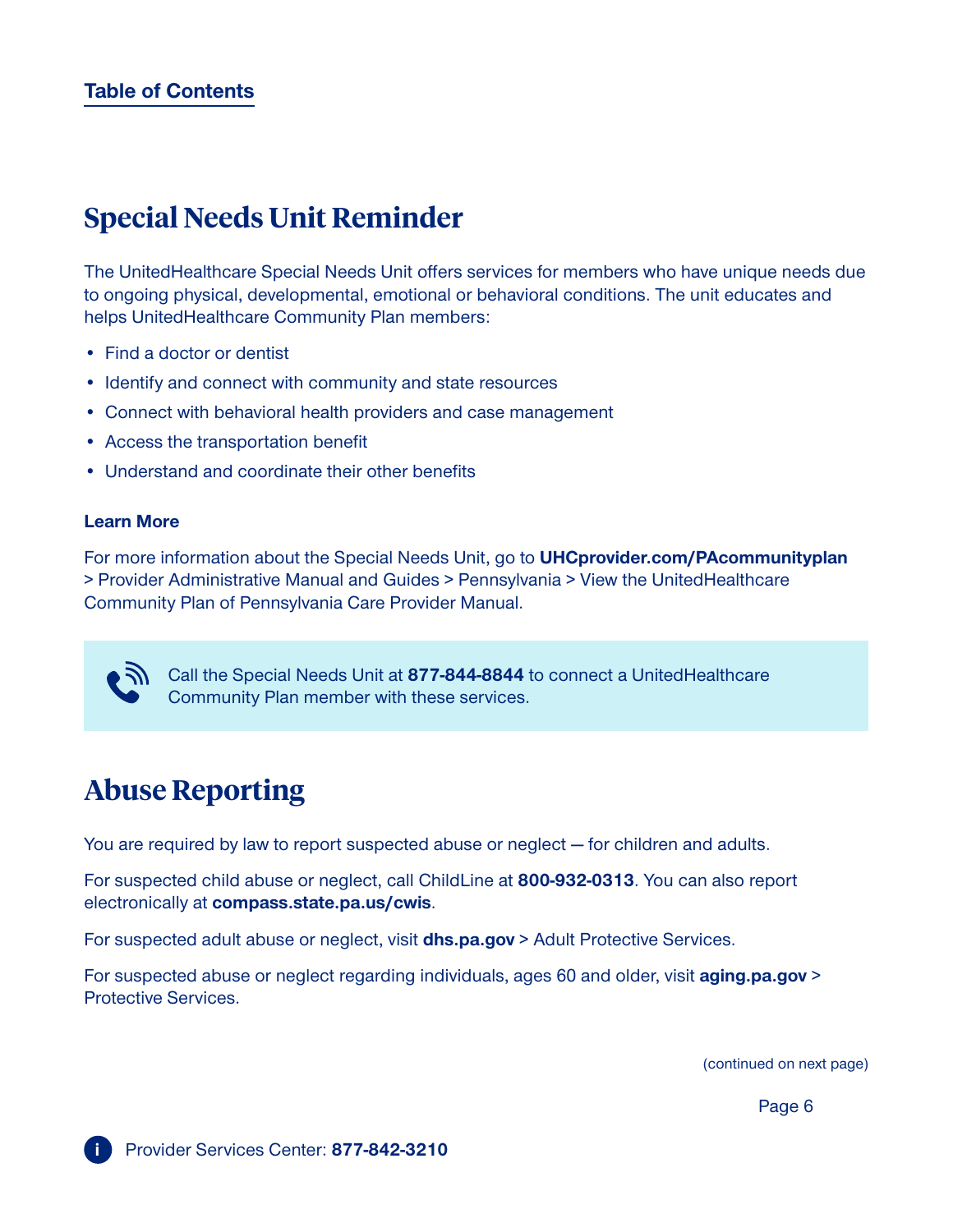## **[Table of Contents](#page-2-0)**

(continued on previous page)

#### **Resources and Information**

- Pennsylvania Code Suspected Child Abuse Mandated Reporting Requirements: **[pacode.com](http://www.pacodeandbulletin.gov/)**
- Child Protection in Pennsylvania: **[KeepKidsSafe.pa.gov](http://keepkidssafe.pa.gov/)**
- Identification of Child Abuse and Neglect: **[childwelfare.gov/topics/can/identifying/](https://www.childwelfare.gov/topics/can/identifying/)**
- Statewide Elder Abuse Hotline: Call **800-490-8505** if you are concerned about individuals, ages 18-59, with disabilities, or individuals older than 60.

Page 7